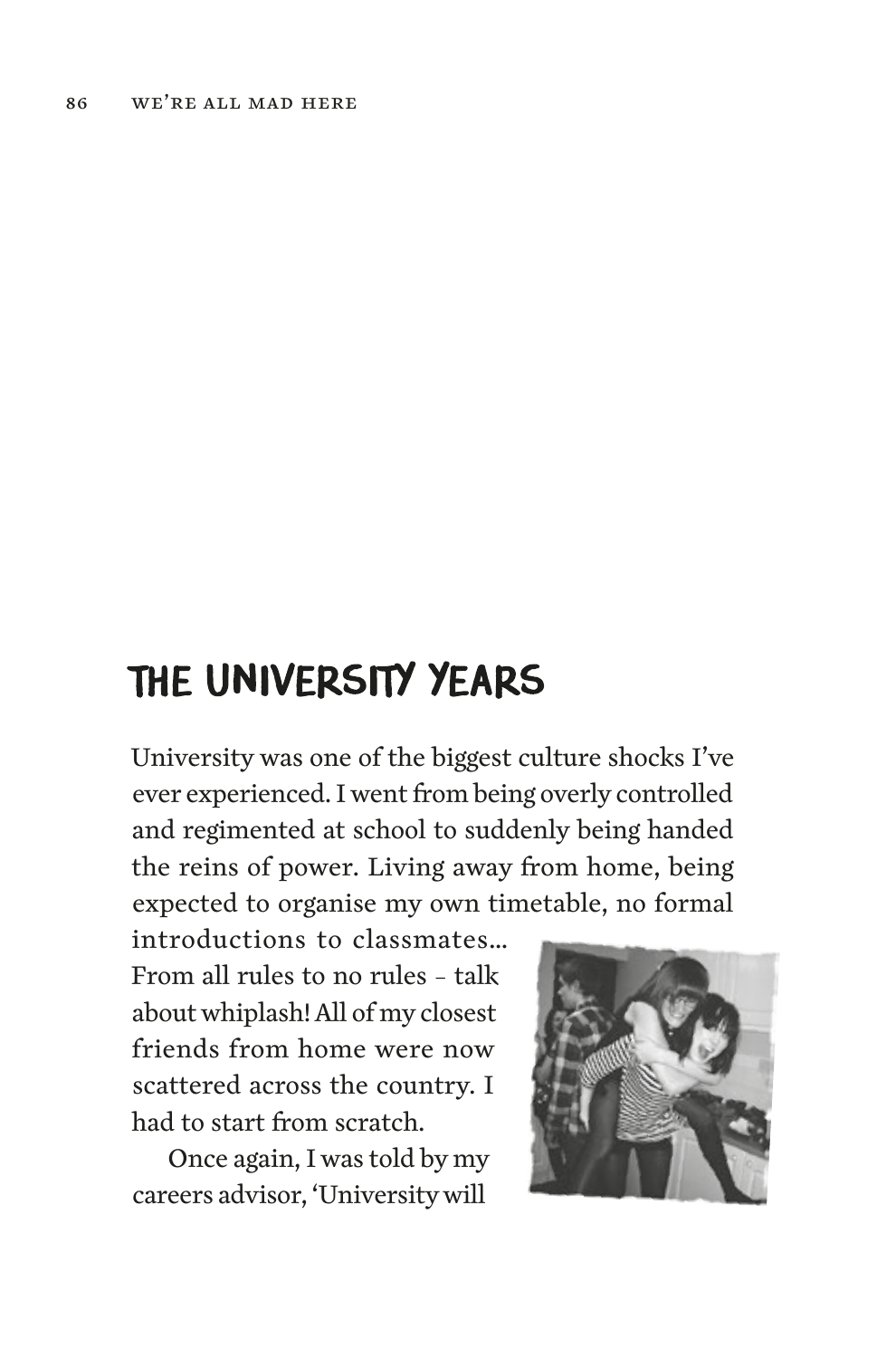be your finest years. You'll make friends for life and develop into a well-rounded adult.' What she failed to tell me was that I'd be really poor and was expected to live in squalor and be constantly full of energy and 'ultra-fun' in order to fit in. Now to be clear, I love a good night out. Drinking



cocktails, chatting with friends and, more importantly, dancing! (Seriously, I'll tear up any dance floor.) But even at the age of 18 I couldn't do this every night – I was knackered! I found the university social scene to be really challenging. There was so much pressure to be relevant and interesting. Having one-night stands, staying up for two days straight and taking cocaine were the norm. I did none of these things, so I was very much out of my depth.

## Alcohol and caffeine

One evening I found this magical substance that suppressed all of my anxiety and made me feel superconfident. Naturally, I'm talking about alcohol. It was a miracle. Finally I had found my cure! After a few drinks of liquid courage I was a different person. I could talk to strangers, relax and be 'normal' for a few hours. If only that was the end of the story, huh? Me and my bottle of wine rode off into the sunset together. Alas, while alcohol provides short-term relief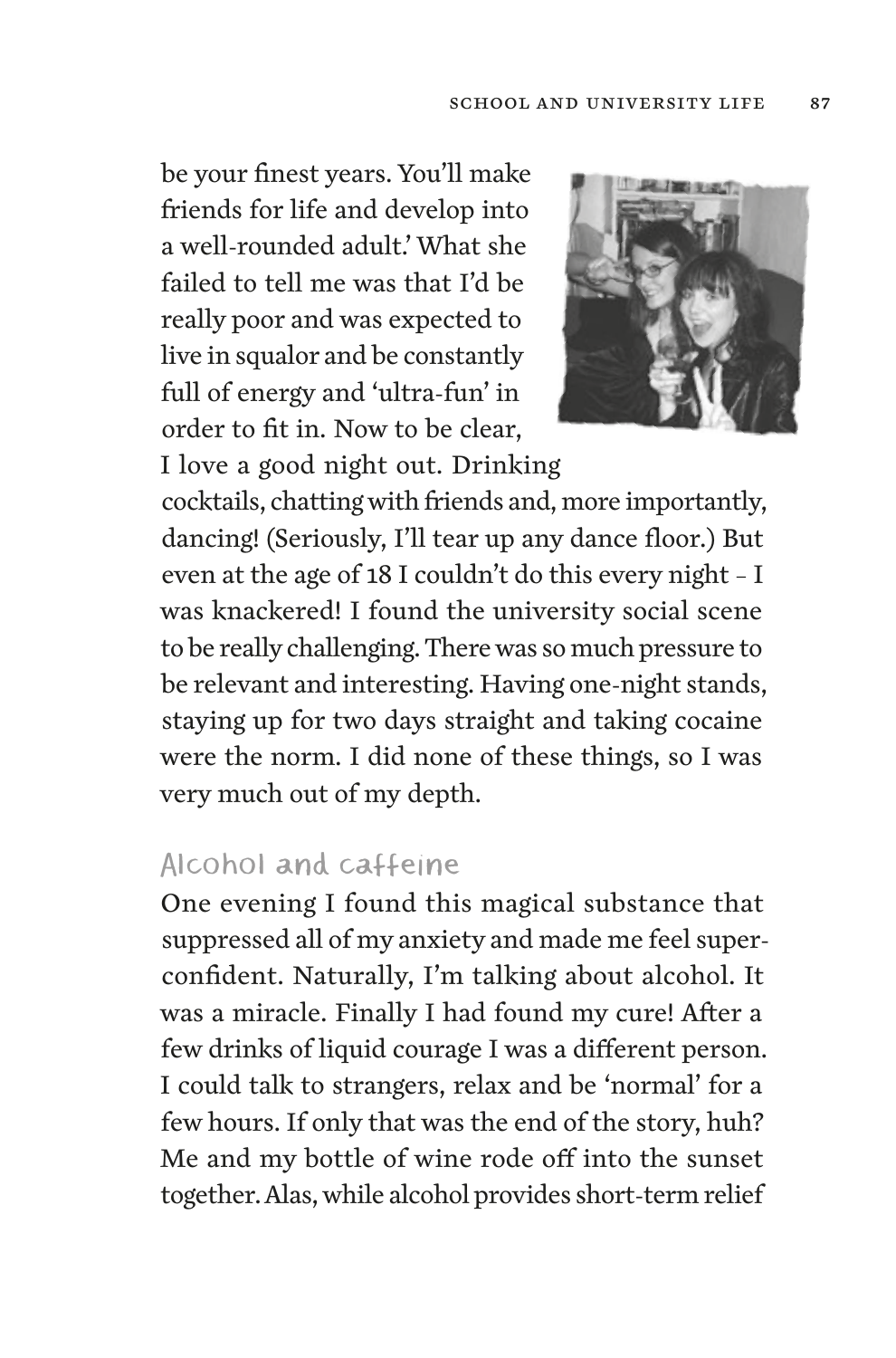

from anxiety, it is not a long-term solution because…well, there's a catch, right? That's life!

I became reliant on it to help me get through social events and even started having a drink before I went out. (Don't worry, this isn't the part where I tell

you that I became an alcoholic, and spent three years clutching a bottle of vodka in the gutter.)

I really wanted to believe that alcohol was the answer to all my anxiety problems because it had such an immediate positive effect. Whenever I read an article suggesting that alcohol made things worse, I didn't believe it. Surely it was just the government's way to stop students from binge drinking?

However, by the time I reached 23, I couldn't ignore the signs any more. Too much booze DOES in fact increase anxiety symptoms. First of all, it makes your brain lazy and reduces its ability to cope with stress. I mean, if you have a miracle cure, why not use it for everything? Your brain never has to face fear alone again. This is certainly not a good habit to get into. Your brain is your most valued tool and should be kept strong.

Hangovers are the main area of destruction. Many young adults (including me back then) don't realise that hangovers not only affect you physically (being sick, headaches and generally wishing you were dead);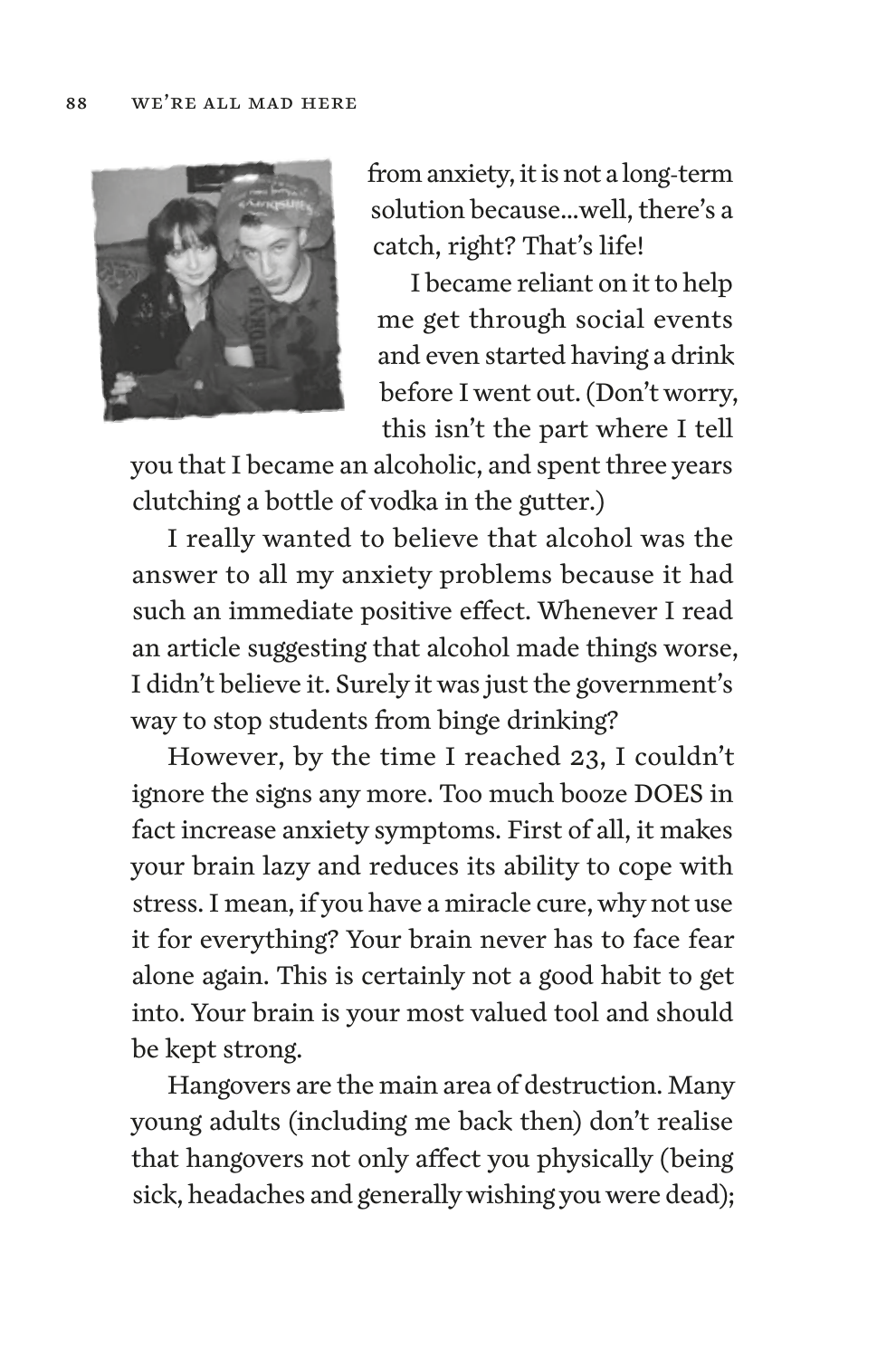they also have a massive impact on your emotions and mental health. Everybody gets that feeling of self-loathing the day after a heavy drinking session, but if you suffer from anxiety then it's likely to be much worse. Alcohol messes with the serotonin levels and other hormones in the brain. Remember how important serotonin is from Chapters 1 and 2? Well drinking essentially f\*\*ks it up, particularly as the alcohol starts to wear off. I found that I was staying in bed all day with hangovers and I felt miserable. Alcohol also heightened my sense of paranoia – and believe me that's something that didn't need a boost! I would obsess about the previous night's events. Had I made a fool of myself? Why wasn't my friend texting me back? I began checking social media sites, furiously scanning for any embarrassing photos.

Alcohol also makes you crave foods that are really bad for you. Sugar, salt and saturated fats are among the biggest culprits. We know they're bad for the body, but large amounts of such foods are bad for the brain, too. An excess of sugar can cause an adrenalin spike.

Hangovers make you feel tired, which leads me nicely on to the next substance I discovered: caffeine. Again, what a miracle bitter dark liquid! If wine chilled me out, then coffee hyped me up. I could go to lectures wide awake after four hours' rest and

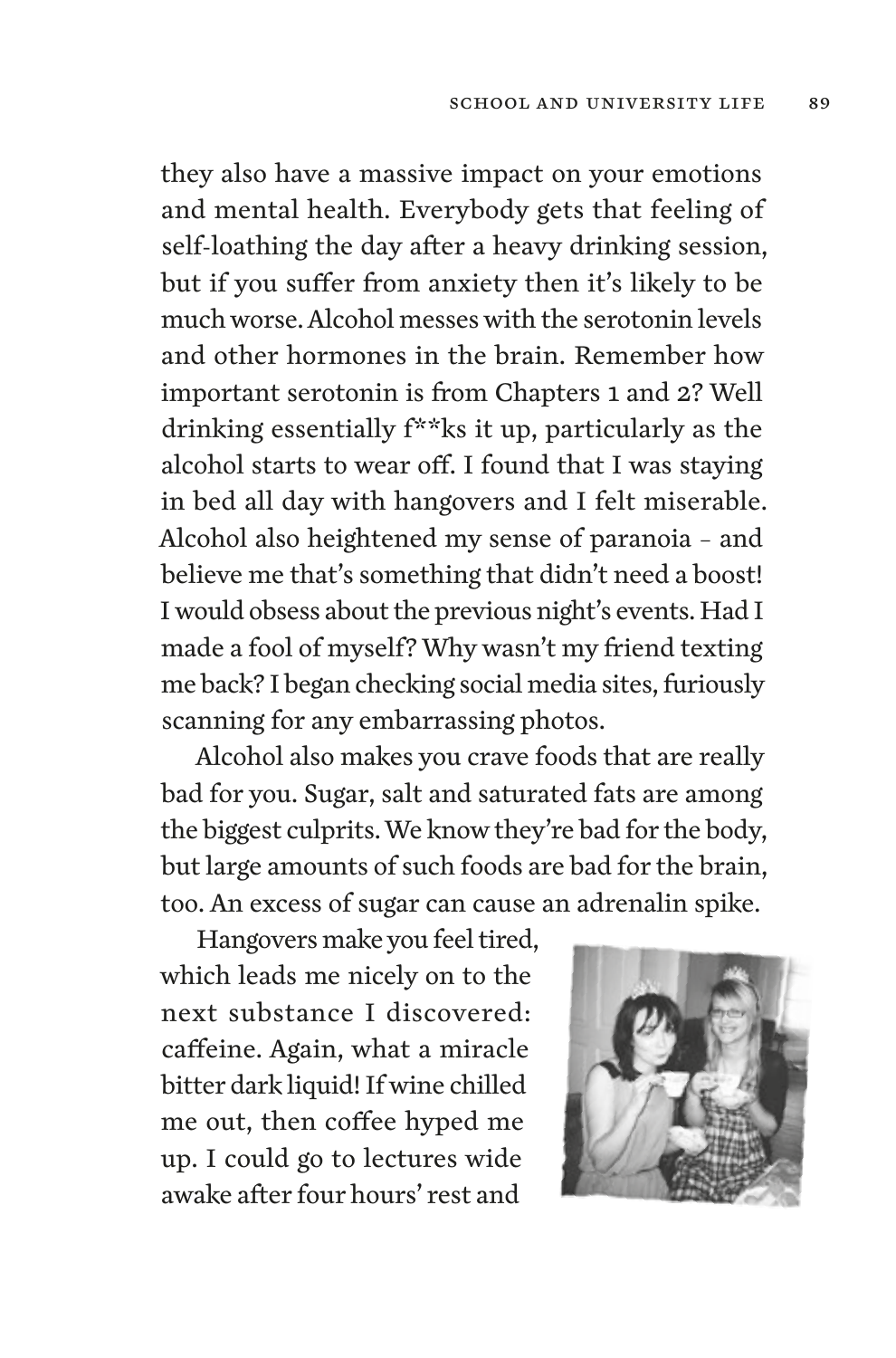write essays when I should've been sleeping. I took Pro Plus and drank Red Bull too when I really needed a boost. Looking back now, I cringe – what a stupid cow I was! I'm sure that this is fairly obvious, but just to clarify: **RED FLAG ONE:** caffeine is a stimulant that affects the central nervous system. **RED FLAG TWO:** caffeine increases the amount of adrenalin in the body. It's essentially like pouring fuel onto a fire. One cup is OK, five is not! Twenty minutes later, when you find yourself shaking with a pounding heart, trust me it's the caffeine.

**TIP:** Alcohol and caffeine are fine. I'd be a hypocrite if I said that I didn't indulge. The key word to remember is 'MODERATION'. It's true that alcohol can take the edge of nerves. But too much will only deplete your serotonin levels and increase your anxiety symptoms the following day.

# EXAMS

In 2015, ChildLine received 34,000 calls from teenagers struggling to cope with exam-related stress (Adams 2015). I can relate to this, and if I'd have known that you could ring someone, then I might've given it a go!

When I was applying for university, it was sold as being the most important thing in the world. So, for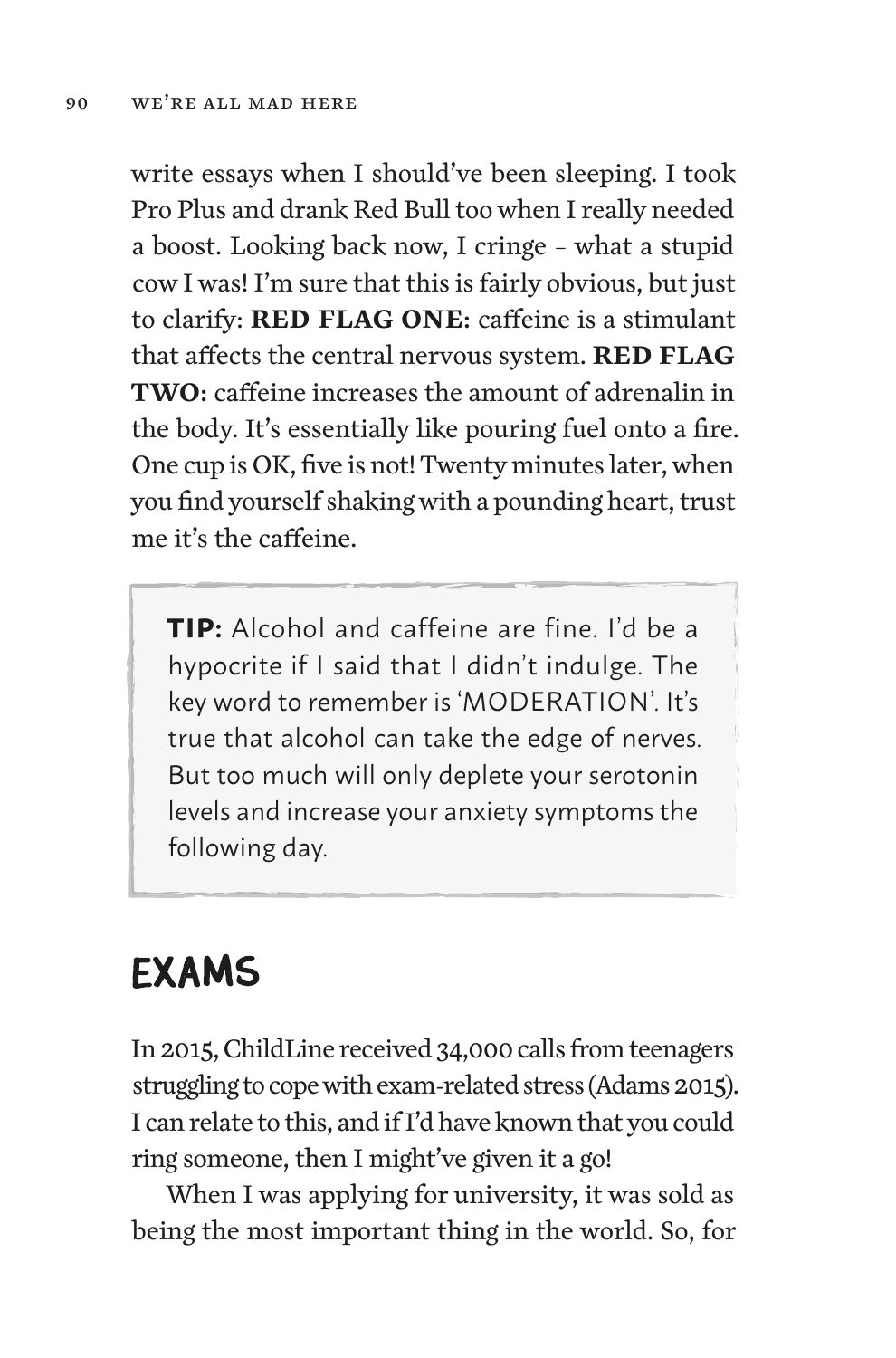an impressionable and sensitive person like me, this triggered a volume of negative overthinking. I needed to get into university, excel in every class and then get my degree. If I slipped up even once, I wouldn't get my degree, I wouldn't be able to get a job and would end up begging on the street. My parents would be devastated (they never ever mentioned this – I just assumed it) and I would be a shame on the family. That's a lot of pressure to put on oneself!

On top of this, I felt pressure from my school to excel. In assembly the headteacher addressed the final-year students and spoke about the all-important 'league table'. Our school regularly secured a place in the top five positions and he reminded us of our duty to 'do well and not let the school down'. I was very aware that I was expected to achieve my predicted grades and I didn't want to disappoint. After all, schools are a business to a certain extent – the terminology is just different. Sales people have targets to hit and so do teachers. Sales want to attract customers and schools want to attract better students. But where do we draw the line?

At university, learning was a different battleground to anything I'd ever experienced. Revision was hard enough at school, but at least I could ask the teacher for guidance, whereas now I was expected to study completely solo and any direction should come from a library book. Picture this scene: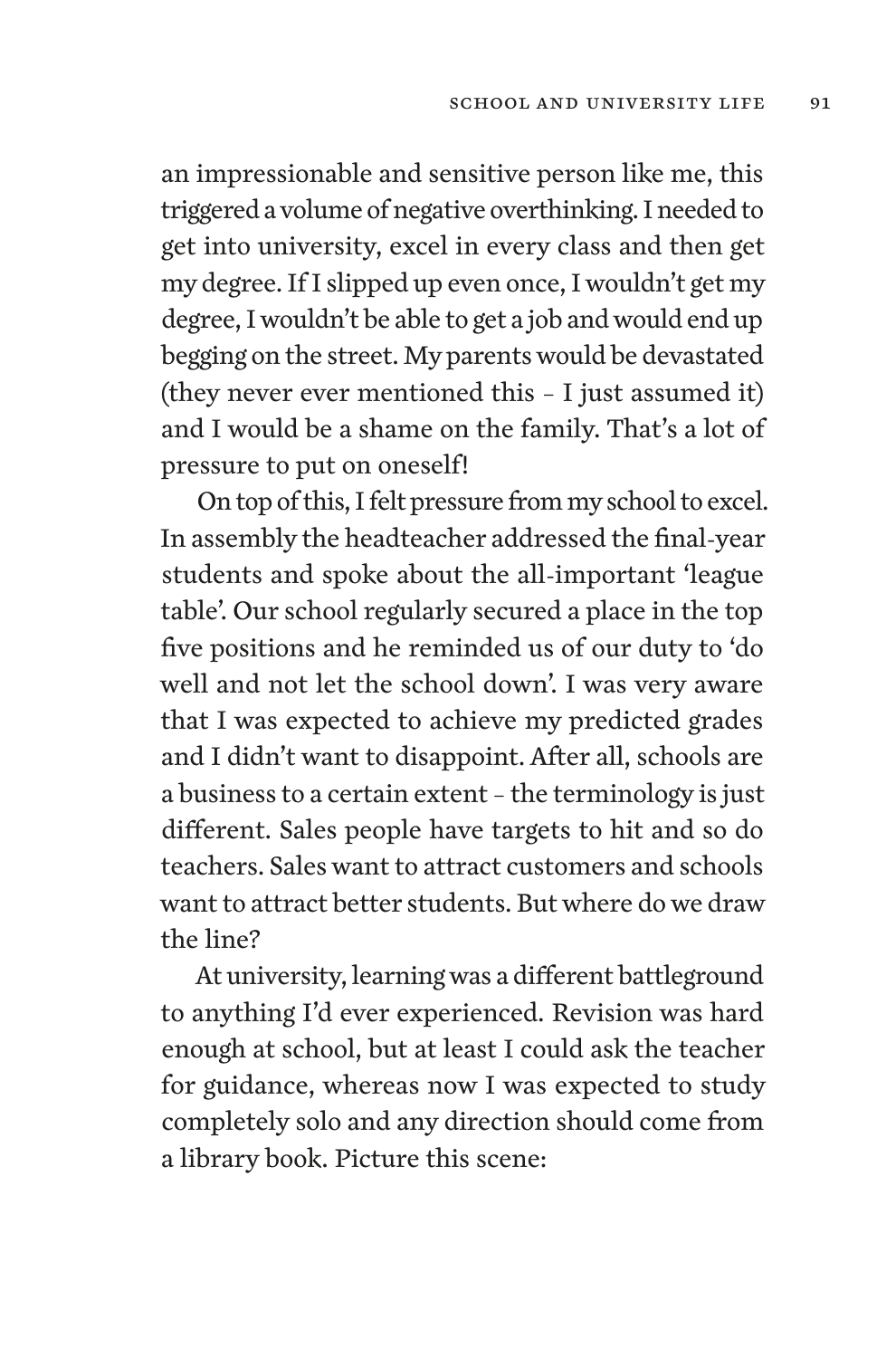#### 92 We're All Mad Here

| Lecturer: | During this semester we have studied         |
|-----------|----------------------------------------------|
|           | eight topics and the final exam will consist |
|           | of questions with regard to two of those     |
|           | topics. I would suggest that you revise all  |
|           | eight thoroughly.                            |
|           |                                              |

*Me:* Have you seen the paper?

*Lecturer:* Yes, of course.

- *Me:* Couldn't you narrow it down to maybe four topics? I'm not asking for the questions, of course, but it seems pointless to revise all eight when only two will be in the exam.
- *Lecturer:* I'm surprised you would ask. Any academic would be happy to revise all eight.

Oops, clearly I don't think like an academic! Seriously though, is it me or does that just seem ridiculous?

On top of revision- and essay-related stress I was also afraid to speak up in tutorials, through a fear of looking like an idiot. It's true, I didn't use traditional academic language and I probably asked stupid questions. So I never said a word and spent most of the time worrying about whether the tutor would ask me a question. In reality, I should've thought, 'F\*\*k it, I'm paying a small fortune for this, so I'm going to do and say as I please!' But, as always, the pressure to fit in and look normal got the better of me. Social anxiety thrives in environments where difference is not encouraged.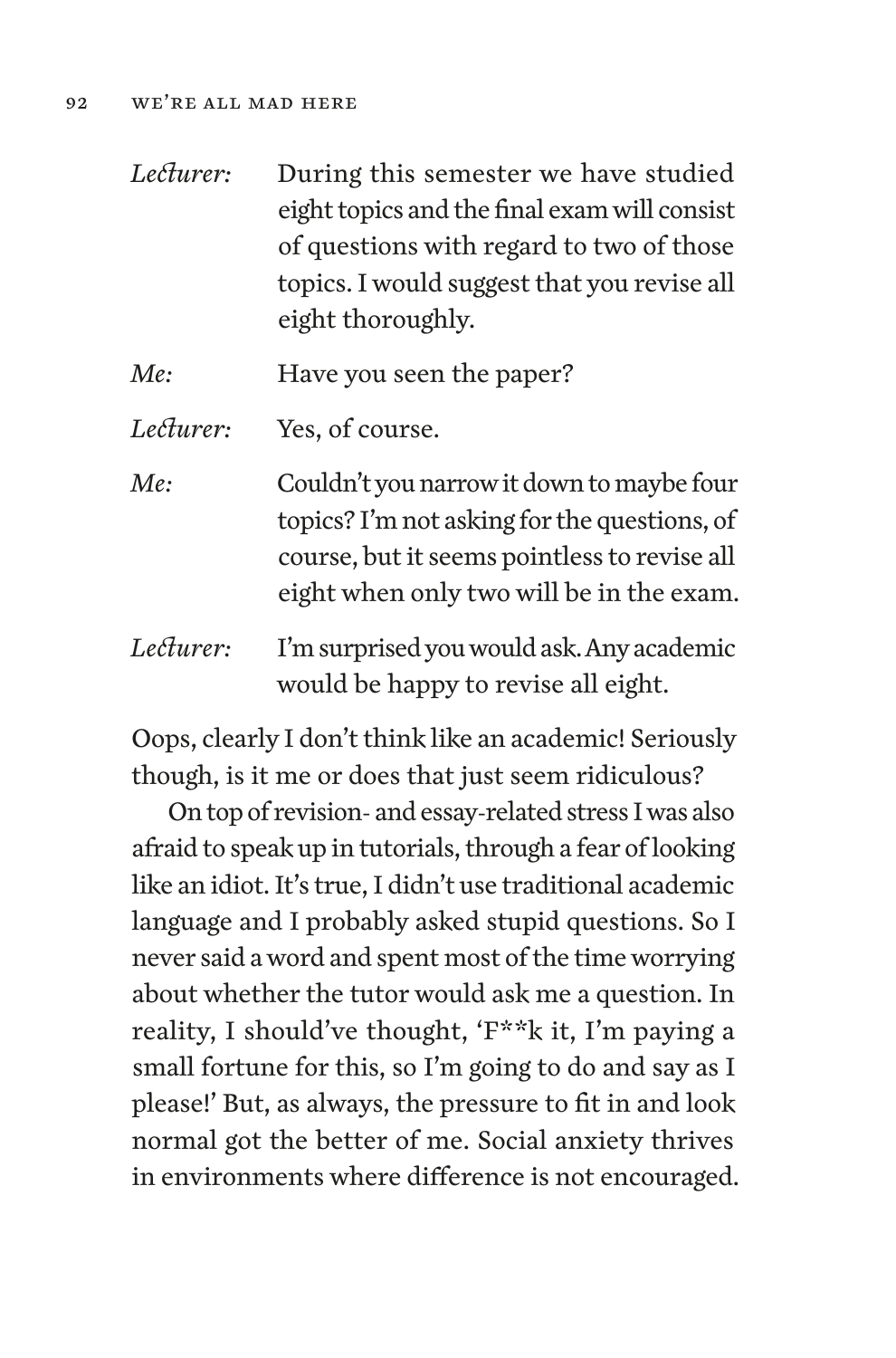Getting a good mark in every exam became imperative to me – it was my whole life. I had to prove that I wasn't an idiot, even if it meant memorising books by heart! My legs were physically shaking as I climbed the stairs to the results boards at the end of the first term. (That was a nice touch BTW: let's advertise everyone's results on a board for the whole world to see. Who needs privacy?) I always did well, but the fear and adrenalin wouldn't dissipate for days afterwards. This wasn't a new phenomenon by any means – it happened after my GCSEs and A-levels, too.

If I could go back my younger self, I'd give her some advice on what qualifications actually count for in the wider scheme of things, to help reduce the exam anxiety within! Apologies…these are all geared towards the UK, but I hope if you're not based here you can work out your country's equivalent:

- ´ *GCSEs:* Don't worry too much as they don't count for anything in the adult world. Just aim for Cs – this will get you into college.
- ´ *A-levels:* These will get you into university. THAT'S IT. So again, just aim for what you need. If you don't get straight As, it really isn't a big deal in the long run.
- ´ *Bachelor's degree:* This is when it gets more serious – you're actually paying for your own education now, so don't f\*\*k about. First year